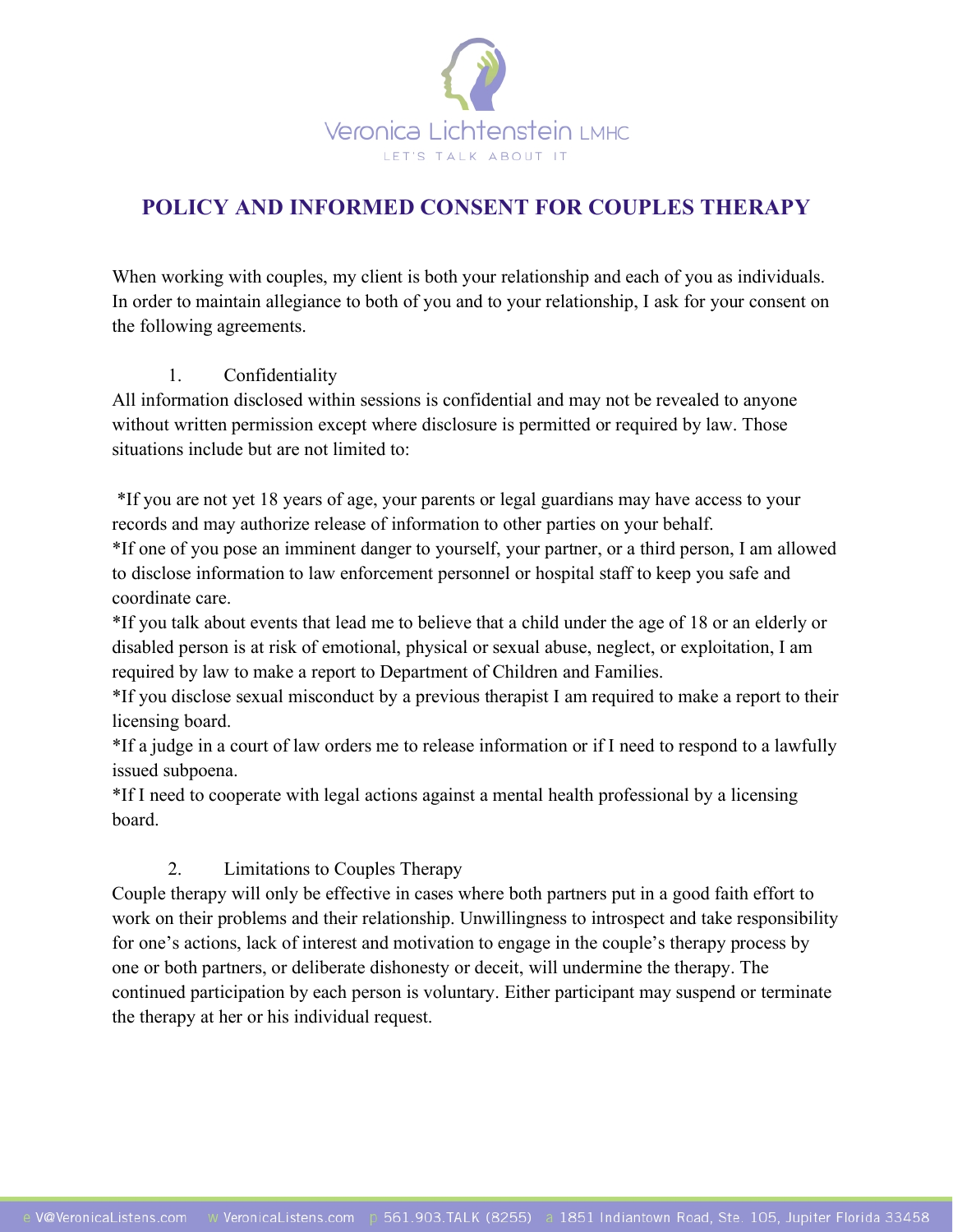

#### 3. No Secrets Policy

When a couple enters into counseling, it is considered to be one unit. This means that the unit's goals must be the same. This allows me to maintain fidelity to the couple "unit," and not to either partner. For example, if one partner's goal is to work on marital synergy and the other partner's goal is to work on an amicable split, a conflict of interest could arise. To deter this, I encourage a "No Secrets Policy." This means that I will not hold secrets for either partner. I find this is particularly important in creating a space where both partners can feel safe. On occasion, during an individual session, Information may be disclosed that is relevant or even essential to the proper treatment of the couple. If an individual chooses to share such information with me, I will encourage the individual to disclose the relevant information and will provide guidance in this process. If the individual refuses to disclose this information within the couple's session, I may determine that it is necessary to discontinue the counseling relationship with the couple. If there is information that an individual desires to address within a context of individual confidentiality, I will be happy to provide referrals to therapists who can provide concurrent individual therapy. This policy is intended to maintain the integrity of the couples/marital counseling relationship.

#### 4. Court Proceedings/Subpoena of Records

It is understood that the purpose of marital/couples therapy is for the amelioration of distress within a relationship. Therefore, if both partners request my services as a therapist, they are expected not to use information given to me during the therapy process against the other party in a judicial setting of any kind, be it civil, criminal, or family. Likewise, neither party shall for any reason attempt to subpoena my testimony or my records to be presented in a deposition or court hearing of any kind for any reason, such as a divorce case. Should I be served with a court order for records, I will make all efforts to protect the parties records, but should the Court demand these records, I may be obligated to comply.

#### 5. Release of Records

Both partners must provide their consent to release marital/couples counseling records. If one partner does not provide consent, records will not be released.

#### 6. Litigation and Fees

I will not voluntarily participate in any litigation, or custody dispute in which Client and another individual, or entity, are parties. I have a policy of not communicating with Client's attorney and will not write or sign letters, reports, declarations, or affidavits to be used in Client's legal matter. I will not provide records or testimony unless compelled to do so.